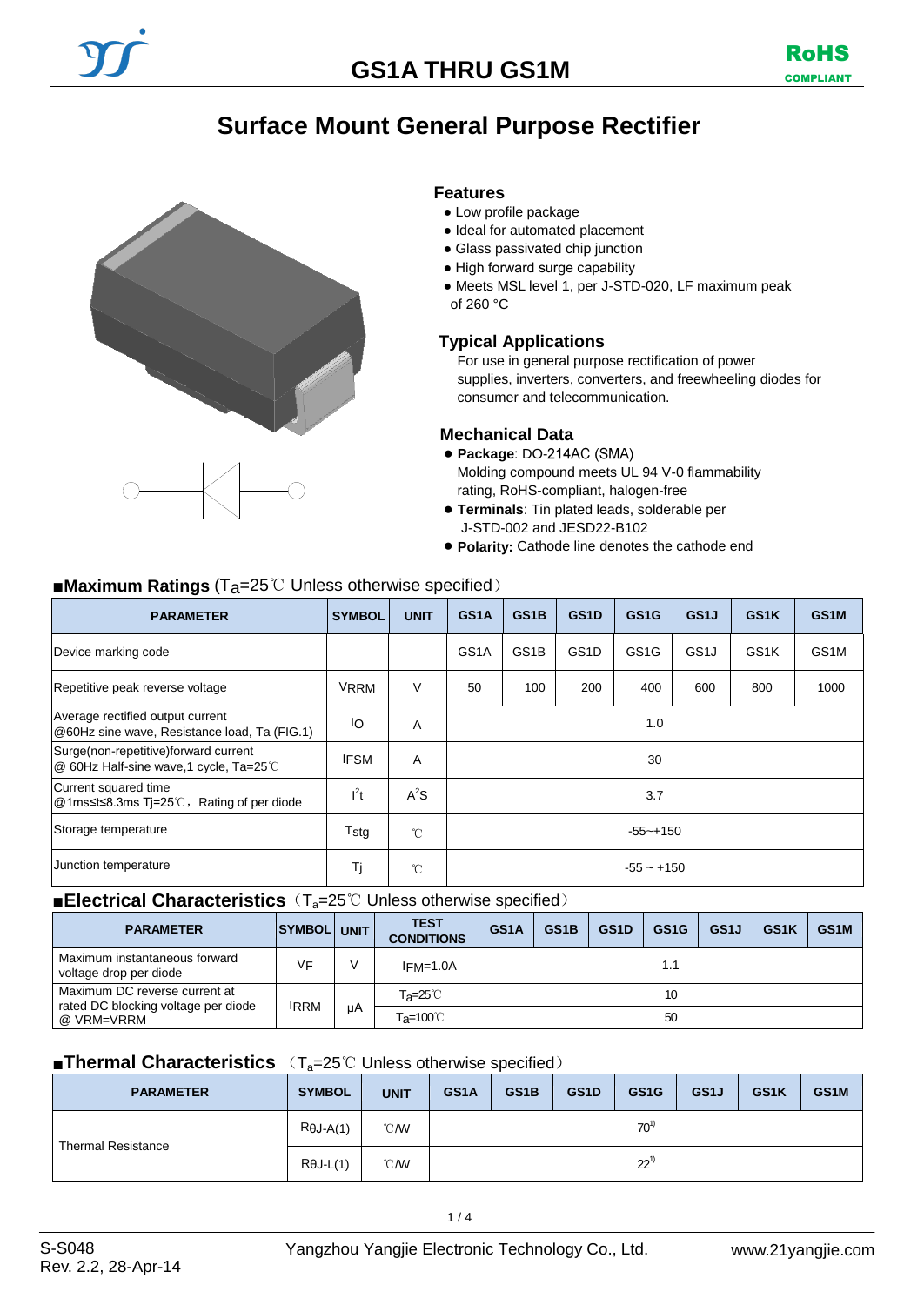

# **GS1A THRU GS1M**

#### Note

(1) Thermal resistance from junction to ambient and from junction to lead mounted on P.C.B. with 0.2" x 0.2" (5.0 mm x 5.0 mm) copper pad areas

## **■Ordering Information (Example)**

| <b>PREFERED</b><br>P/N | <b>PACKAGE</b><br><b>CODE</b> | <b>UNIT WEIGHT(g)</b> | <b>MINIMUM</b><br><b>PACKAGE(pcs)</b> | <b>INNER BOX</b><br><b>QUANTITY(pcs)</b> | <b>OUTER CARTON</b><br><b>QUANTITY(pcs)</b> | <b>DELIVERY MODE</b> |
|------------------------|-------------------------------|-----------------------|---------------------------------------|------------------------------------------|---------------------------------------------|----------------------|
| GS1A-GS1M              | F <sub>1</sub>                | Approximate 0.059     | 5000                                  | 10000                                    | 80000                                       | 13" reel             |
| GS1A-GS1M              | F <sub>2</sub>                | Approximate 0.059     | 7500                                  | 15000                                    | 120000                                      | 13" reel             |
| GS1A-GS1M              | F <sub>3</sub>                | Approximate 0.059     | 7500                                  | 15000                                    | 60000                                       | 13" reel             |
| GS1A-GS1M              | F <sub>4</sub>                | Approximate 0.059     | 1800                                  | 7200                                     | 57600                                       | 7" reel              |
| GS1A-GS1M              | F <sub>5</sub>                | Approximate 0.059     | 2000                                  | 8000                                     | 64000                                       | 7" reel              |
| GS1A-GS1M              | F <sub>6</sub>                | Approximate 0.059     | 5000                                  | 10000                                    | 100000                                      | $13"$ reel           |

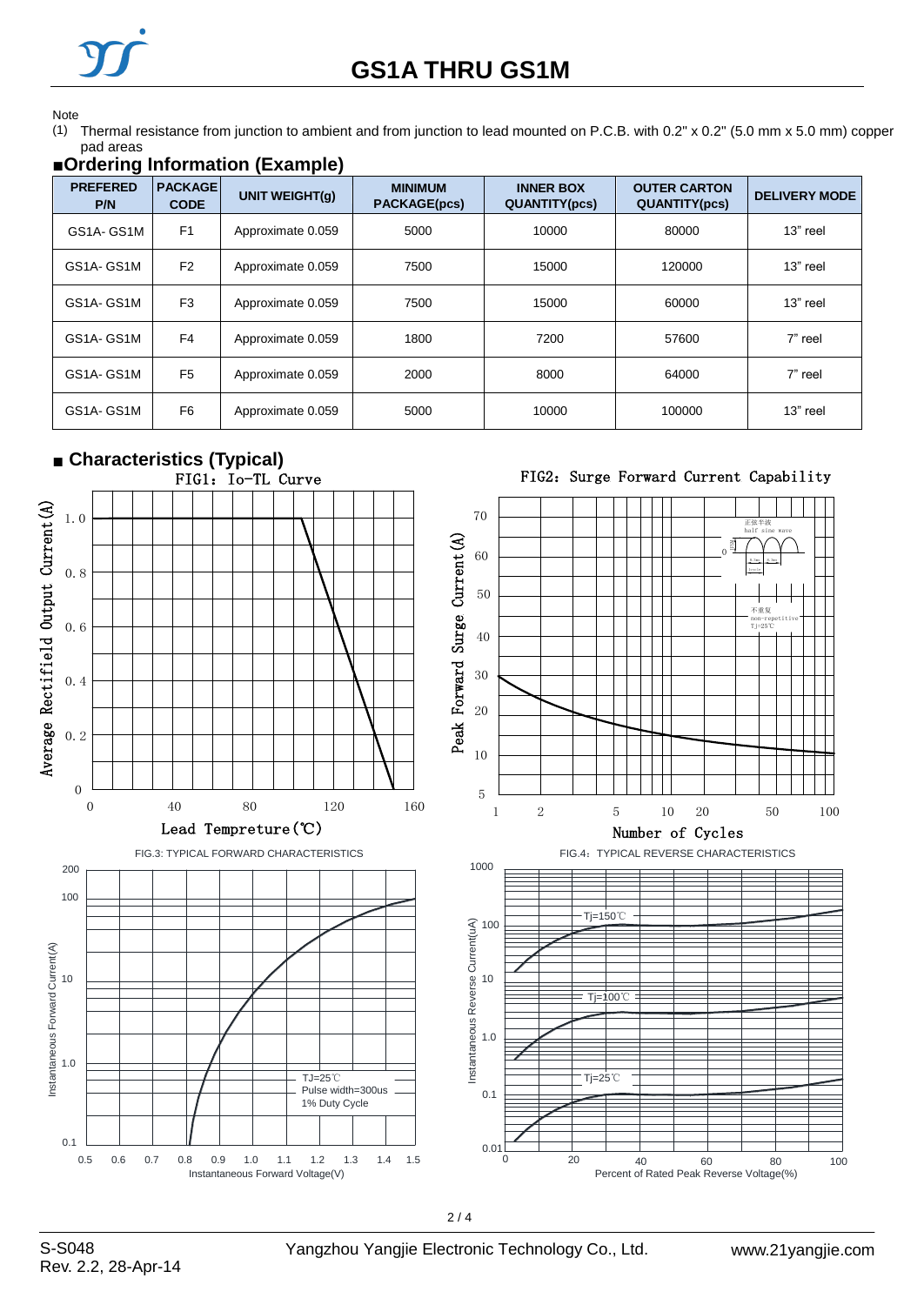

## ■ Outline Dimensions



| DO-214AC(SMA) |      |      |  |  |  |
|---------------|------|------|--|--|--|
| Dim           | Min  | Max  |  |  |  |
| Α             | 1.25 | 1.58 |  |  |  |
| B             | 2.40 | 2.83 |  |  |  |
| С             | 4.25 | 4.75 |  |  |  |
| D             | 1.90 | 2.30 |  |  |  |
| E             | 4.93 | 5.28 |  |  |  |
| F             | 0.76 | 1.41 |  |  |  |
| G             | 0.08 | 0.20 |  |  |  |
| н             | 0.15 | 0.31 |  |  |  |

### **■ Suggested Pad Layout**



| DO-214AC(SMA)      |      |  |  |  |
|--------------------|------|--|--|--|
| Millimeters<br>Dim |      |  |  |  |
| P1                 | 4.00 |  |  |  |
| P <sub>2</sub>     | 1.50 |  |  |  |
| P3                 | 6.50 |  |  |  |
| Q1                 | 2.50 |  |  |  |
| Q2                 | 1.70 |  |  |  |

 $3/4$